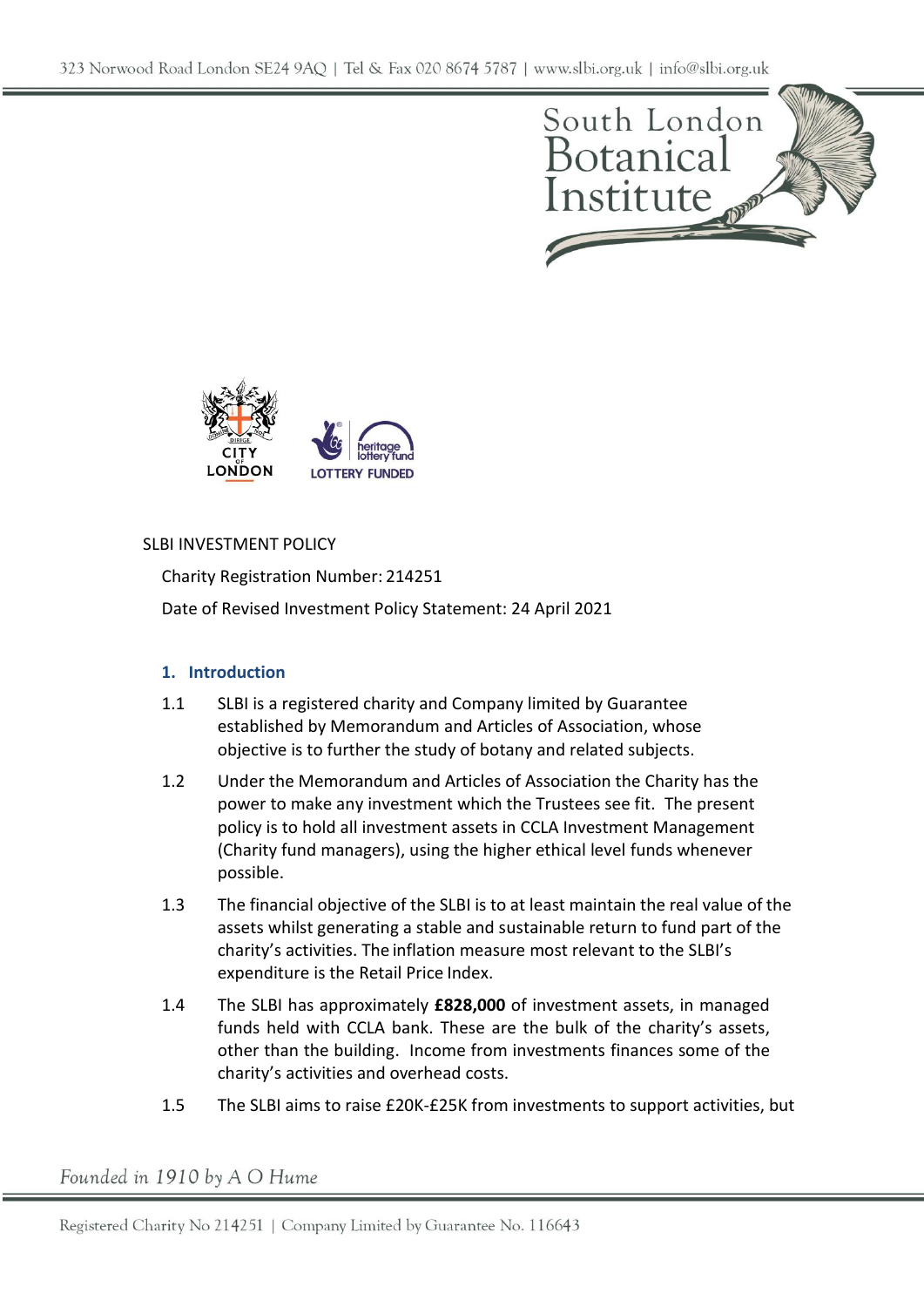this can vary from year to year depending investment returns.

1.6 The trustees of the SLBI have retained decision-making on investment matters, with non-professional support from the Treasurer and other members of the Finance Sub-committee. However, third party professionals may be brought to advice on complex transactions. We will take professional advice when reviewing the investments as a whole and as necessary on other occasions. Trustees recognise that diversification and professional management can offer better risk control in both short and longer-term.

### **2. Investment Objectives**

- 2.1 The SLBI seeks to produce the best financial return within an acceptable and manageable level ofrisk.
- 2.2 The investment objective is to generate a return of inflation plus 4% per annum over the long term, after expenses. This should allow the SLBI to at least maintain the real value of the assets, whilst funding annual expenditure in the region of 4% per annum.
- 2.3 The SLBI adopts a total return approach to investment, generating the investment return from income and capital gains or losses. It is expected that if in any one yearthe total return is insufficient to meet the budgeted expenditure, in the longterm the real value of the SLBI will still be maintained in accordance with theinvestment objective above.

### **3. Risk**

### 3.1 Attitude to risk

The SLBI relies on the investment return to part-fund the activities. The key risk to the long-term sustainability of the SLBI is inflation, and the assets should be invested to mitigate this risk over the long term. The trustees understand that this is likely to mean that investment will be concentrated in real assetsand that the capital value will fluctuate.

The trustees are able to tolerate volatility of the capital value of the SLBI, as long as the SLBI is able to meet its short commitments through either income or liquid capital assets.

3.2 Assets

The SLBI's assets can be invested widely and should be diversified by asset class, by manager and by security. Asset classes could include cash, bonds, equities, property,hedge funds, structured products, private equity, commodities and any other asset that isdeemed suitable for the SLBI.

Trustees nominated by the other trustees are charged with agreeing a suitable asset allocation strategy with the investment managers, which is set so as to achieve the overall SLBI investment objective.

#### 3.3 Currency

The base currency of the investment portfolio is Sterling.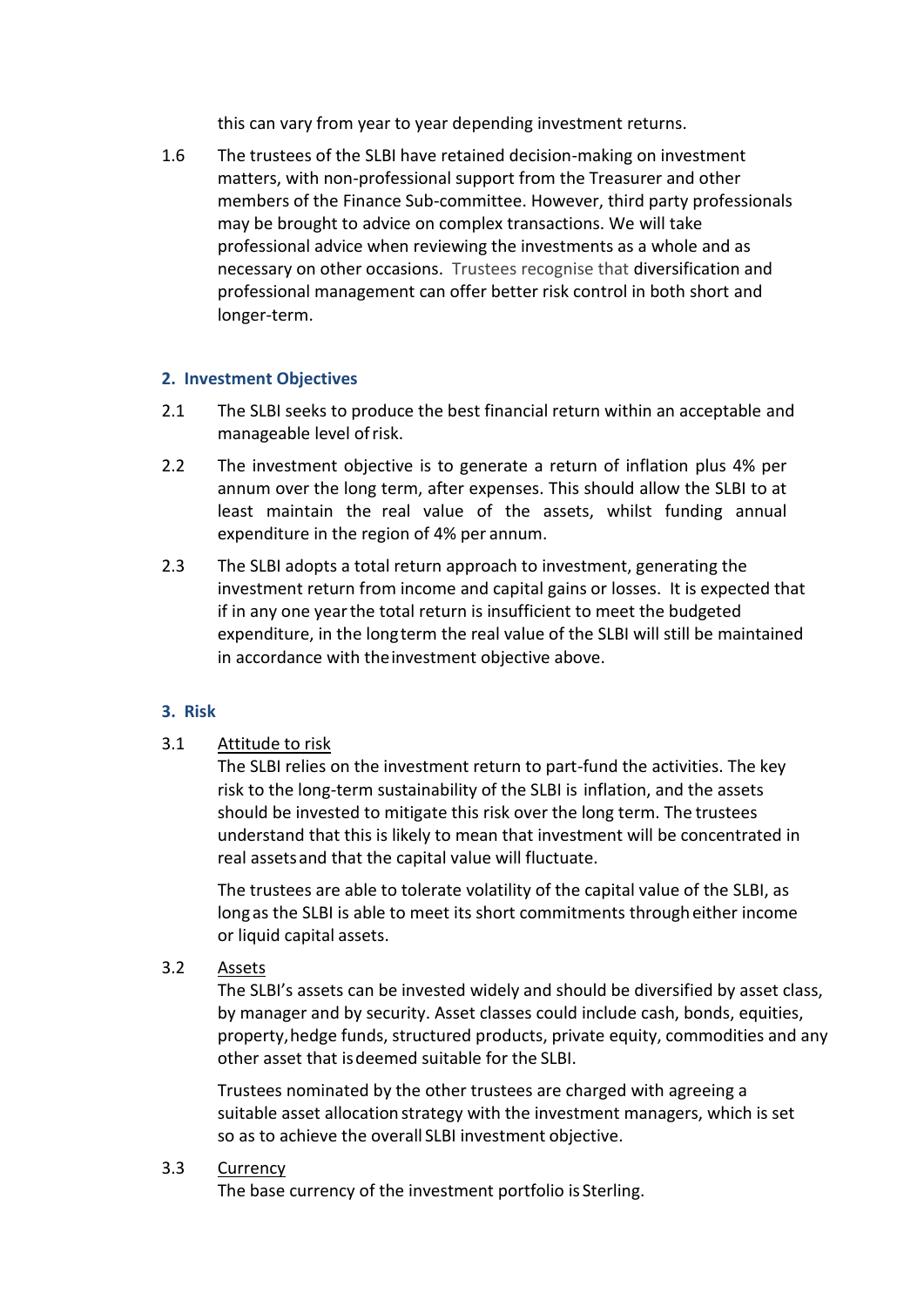Investment may be made in non‐Sterling assets, but should not exceed 40% of thetotal investment portfolio value.

Hedging is permitted under a controllable manner.

3.4 Credit

The SLBI's cash balances should be deposited with institutions with a minimum rating of AA or invested in a diversified money market fund.

Deposits should be spread by counterparty, subject to a maximum exposure of £200kper institution.

Cash deposits should be subject to the FCRS guarantee limit, currently £85k.

Trustees do not wish to invest further in bonds, given current conditions.

## **4. Liquidity Requirements**

- 4.1 The SLBI aims to generate investment income of £20-£25K per annum.
- 4.2 The trustees wish to keep at least 25% of the assets in investments that can berealised within three months.
- 4.3 To allow for volatility of capital values, the trustees wish to maintain at least 3 years'worth of budgeted income in cash or lower risk liquid investments.
- 4.4 Up to 10% of the total assets should be kept in cash or near cash investments atall times.

### **5. Time Horizon**

- 5.1 The SLBI is expected to exist in perpetuity and investments should be managedto meet the investment objective and ensure this sustainability.
- 5.2 The SLBI can adopt a long-term investment time horizon.

### **6. Ethical Investment Policy**

6.1 The SLBI assets should be invested in line with its aims. The trustees do not wishto adopt an exclusionary policy, but individual investments may be excluded if perceived to conflict with the SLBI's purpose.

### **7. Management, Reporting and Monitoring**

- 7.1 The SLBI has appointed one professional investment management firm, CCLA, to manage the assets on a discretionary basis in line with thispolicy. Investment managers provide custody of assets. Managers produce a valuation and performance report quarterly.
- 7.2 The SLBI has nominated a list of authorised signatories, two of which are required to sign instructions to the investment manager.
- 7.3 The trustees have responsibility for agreeing strategy and monitoring the investment assets.
- 7.4 The Finance Sub-committee will review the portfolio to agree strategy and monitor the investment assets and review the portfolio (includingan analysis